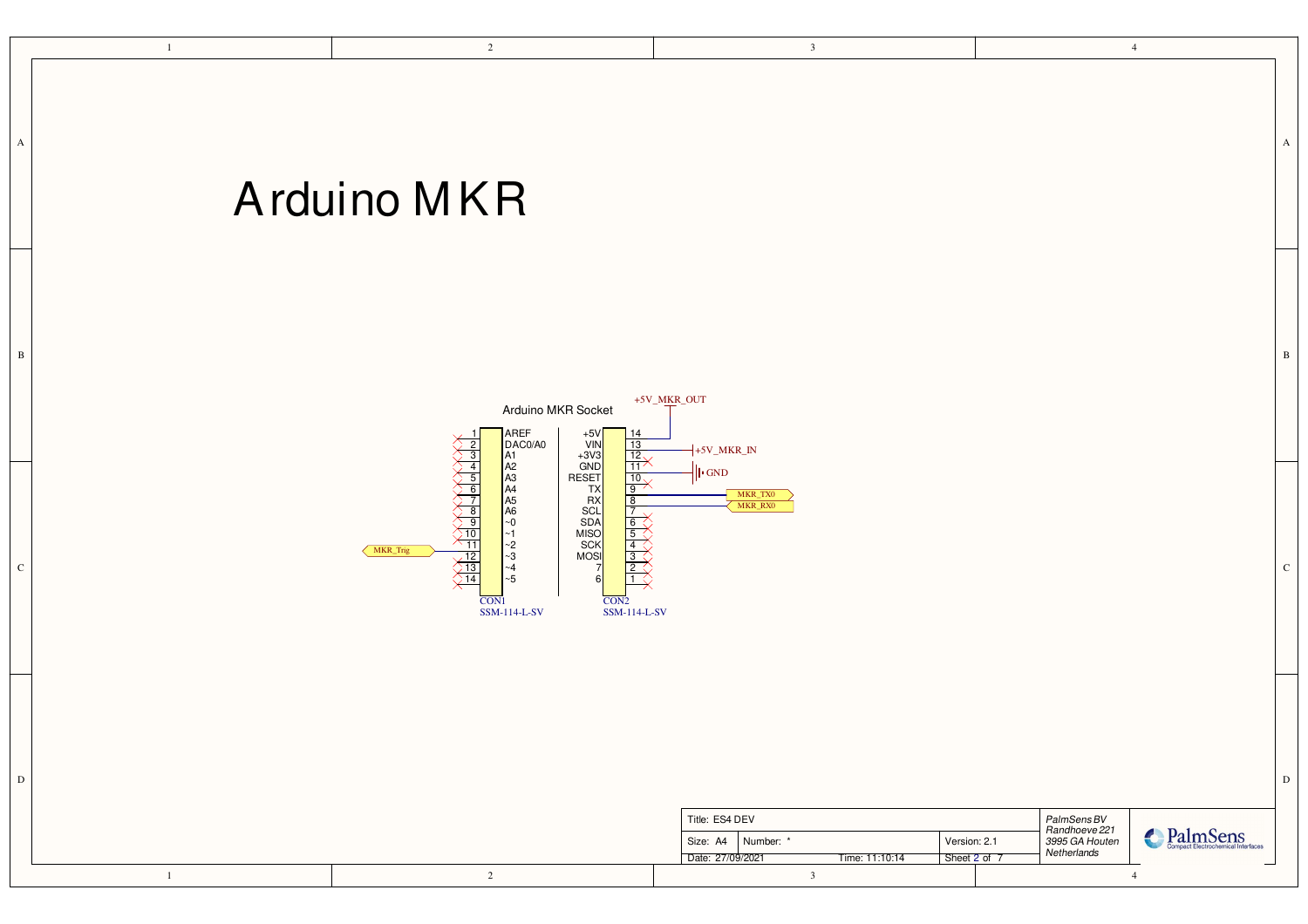<span id="page-1-0"></span>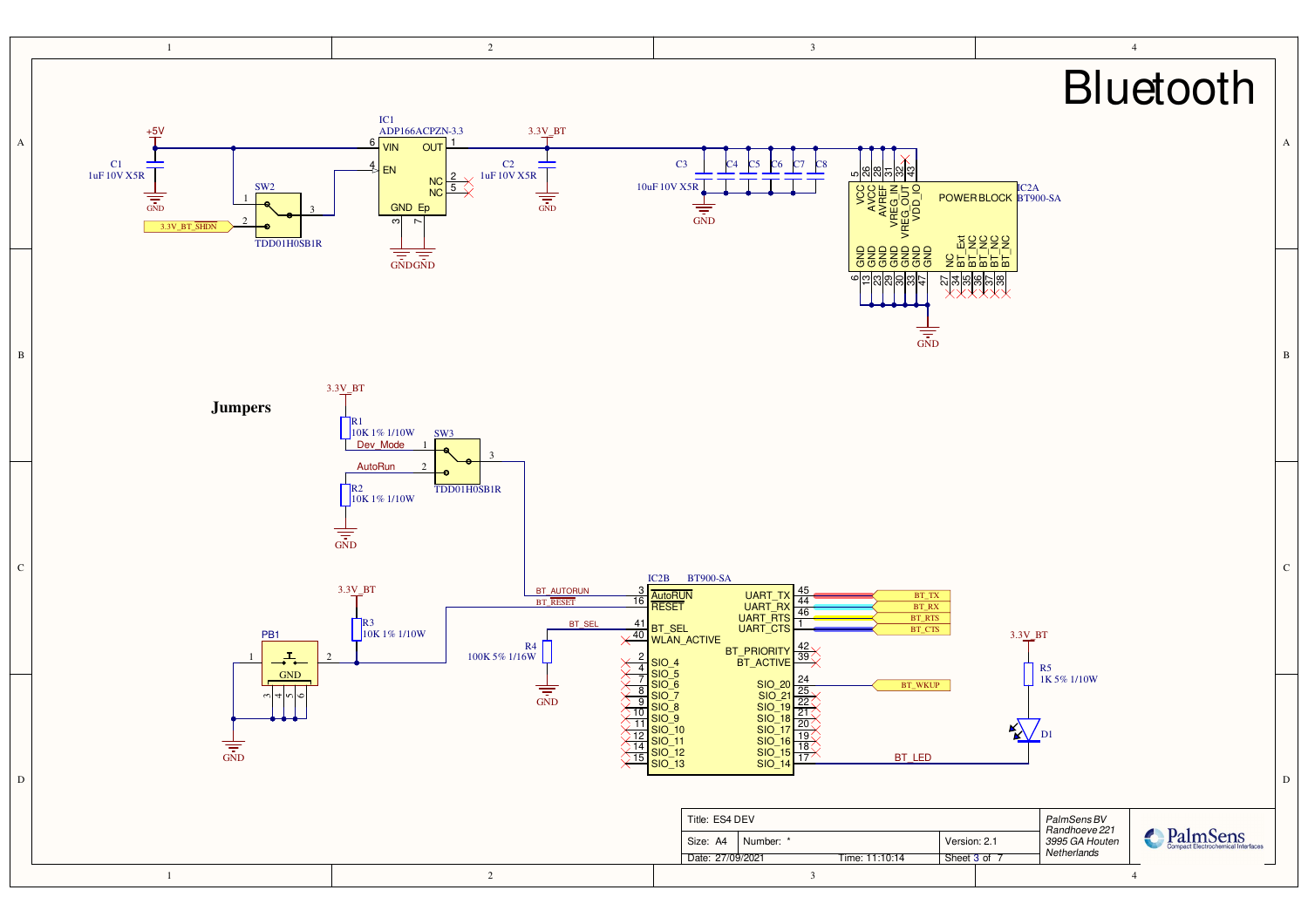<span id="page-2-0"></span>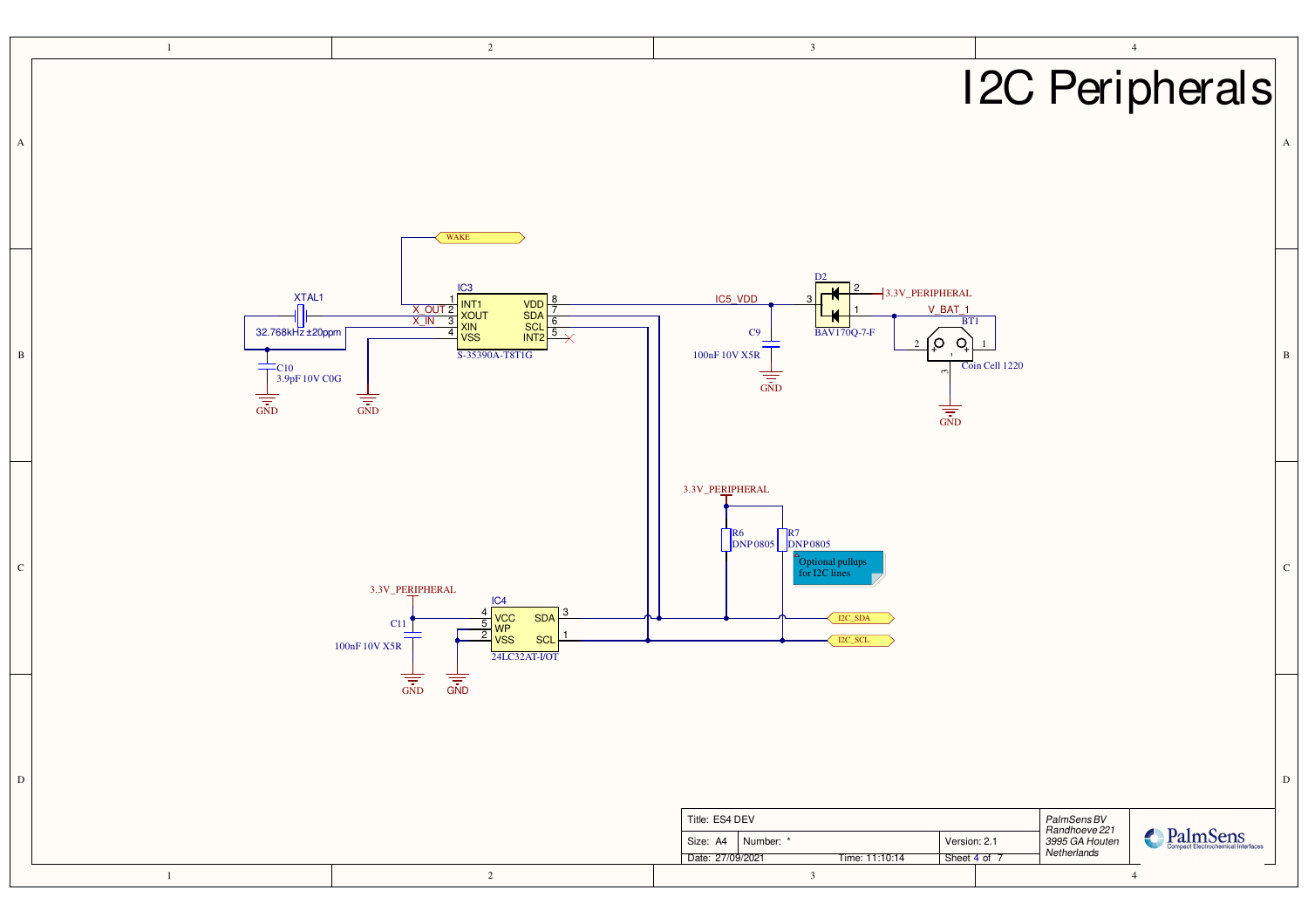<span id="page-3-0"></span>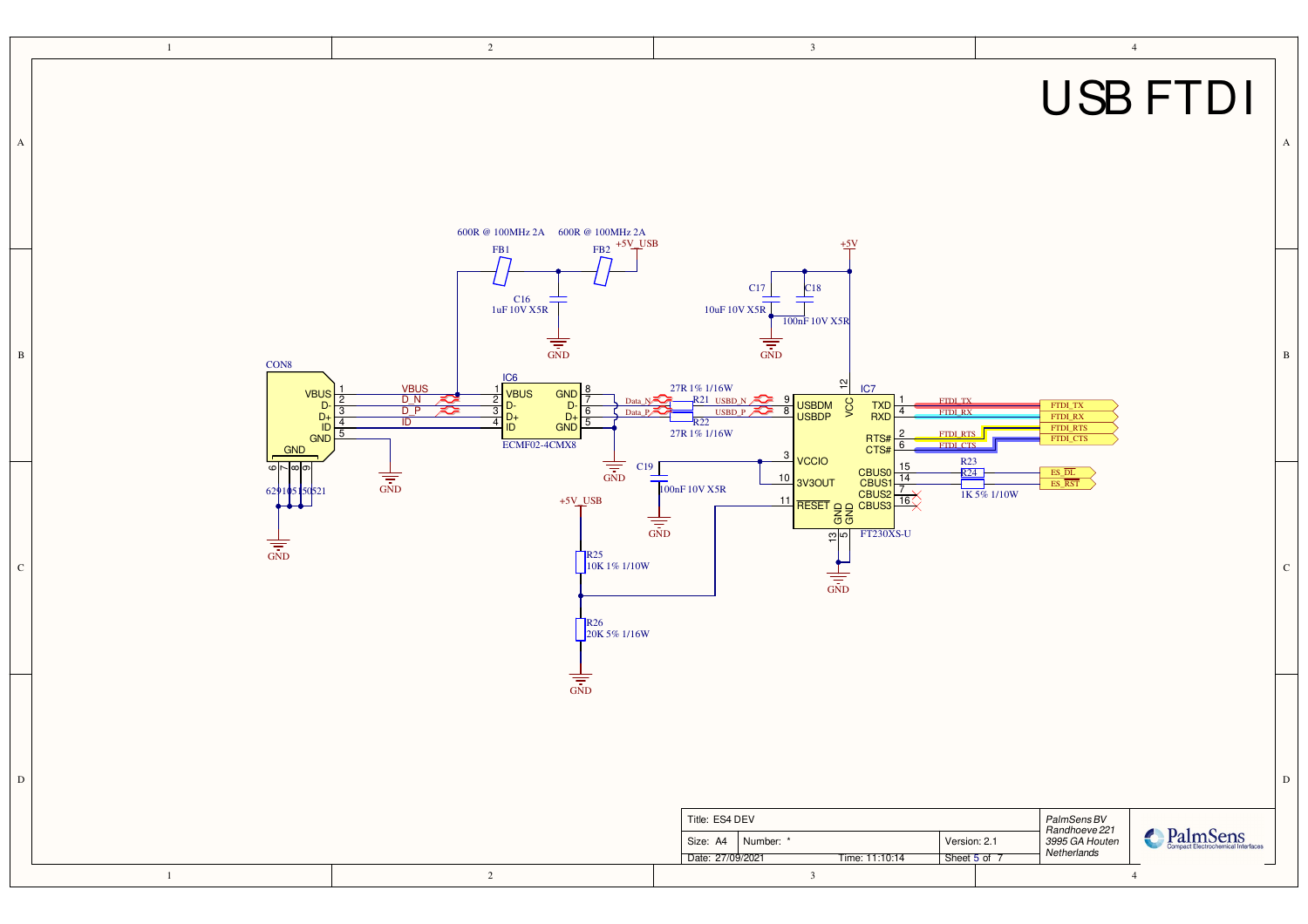<span id="page-4-0"></span>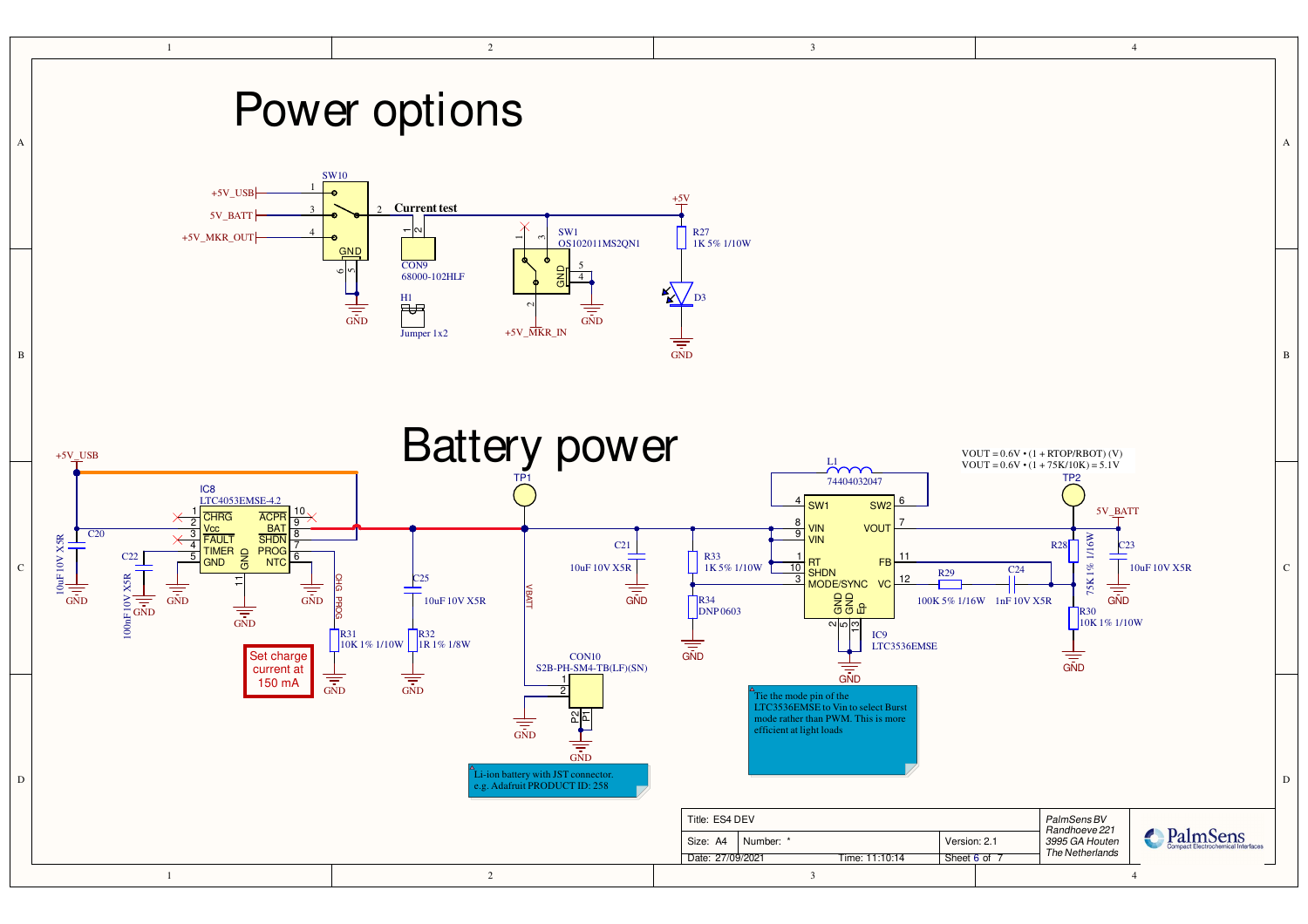<span id="page-5-0"></span>

A |

## Mechanical



PalmSens Logo PalmSens Logo Silkscreen MISC<sub>1</sub>

B B

Label  $(Qr)$ PalmSens labels

Label (Device top) Device Label

 $\overline{c}$  |  $\overline{c}$  |  $\overline{c}$  |  $\overline{c}$  |  $\overline{c}$  |  $\overline{c}$  |  $\overline{c}$  |  $\overline{c}$  |  $\overline{c}$  |  $\overline{c}$  |  $\overline{c}$  |  $\overline{c}$  |  $\overline{c}$  |  $\overline{c}$  |  $\overline{c}$  |  $\overline{c}$  |  $\overline{c}$  |  $\overline{c}$  |  $\overline{c}$  |  $\overline{c}$  |

4 Layer Mark PCB1

| Title: ES4 DEV |  |                                                             |                              | PalmSens BV<br>Randhoeve 221      |                                                                       |
|----------------|--|-------------------------------------------------------------|------------------------------|-----------------------------------|-----------------------------------------------------------------------|
|                |  | Size: A4<br>Number: *<br>Date: 27/09/2021<br>Time: 11:10:14 | Version: 2.1<br>Sheet 7 of 7 | 3995 GA Houten<br>The Netherlands | $D_{\alpha}$<br>PalmSens<br><b>Compact Electrochemical Interfaces</b> |
|                |  |                                                             |                              |                                   |                                                                       |

D D